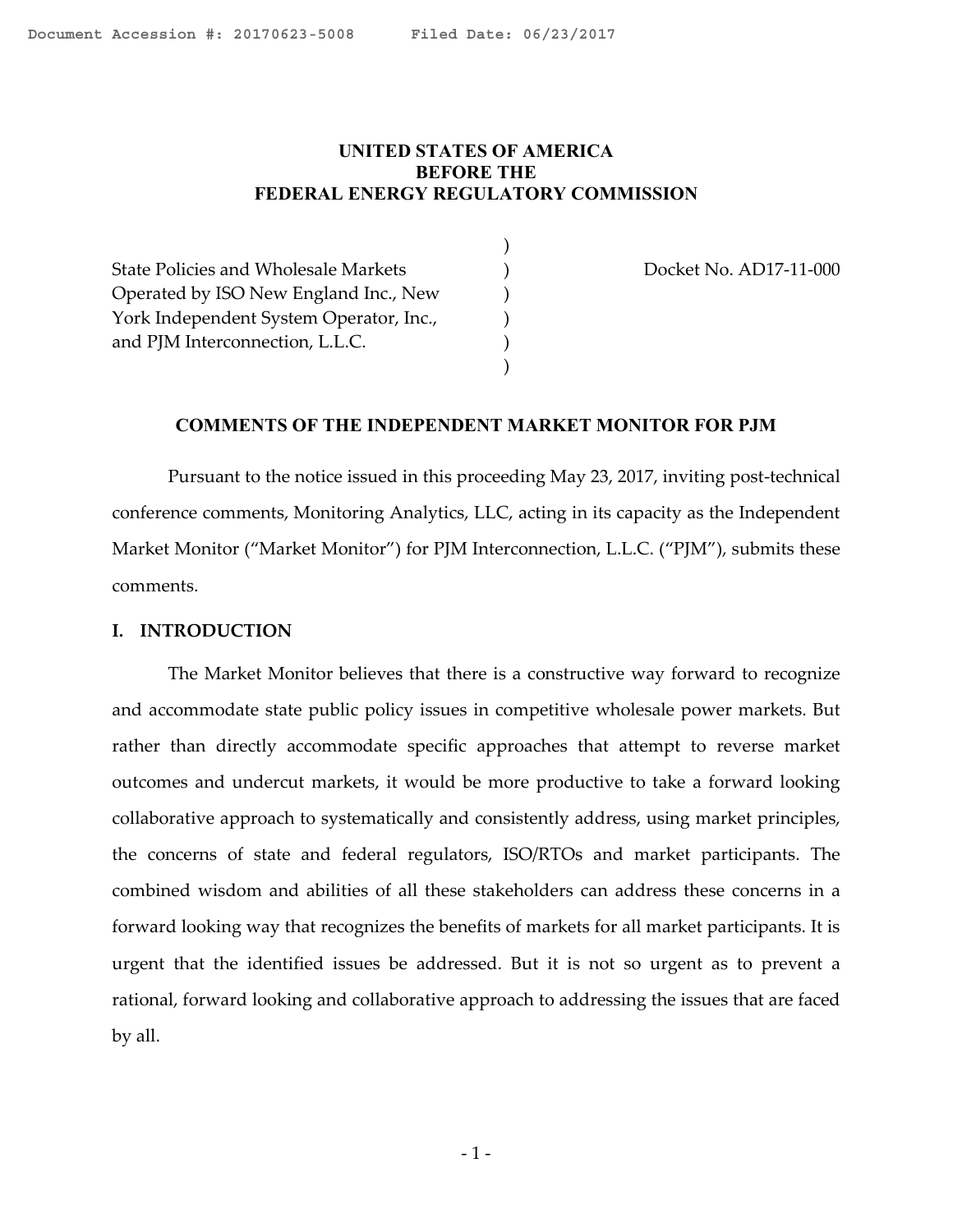#### **II. COMMENTS**

PJM markets are working. The price of energy in 2016 was the lowest since the beginning of PJM competitive markets on April [1](#page-1-0), 1999.<sup>1</sup> Fuel diversity has increased.<sup>[2](#page-1-1)</sup> Gas is very cheap and energy from highly efficient gas-fired combined cycle generating plants is correspondingly cheap and generally less expensive than energy from coal-fired plants.[3](#page-1-2)

Wholesale power markets are successful and sustainable when the revenues from the combination of markets provide the incentives necessary for entry and exit consistent with ongoing reliability. PJM markets meet this test.

The PJM design relies on a combination of energy and capacity markets that has worked well to provide incentives to provide energy and capacity at the lowest possible cost. There is no reason to change the fundamental PJM market design. Suggestions that a bilateral substitute for the PJM Capacity Market would provide more choices for customers and be more effective at ensuring reliability are misguided. The PJM capacity market is a must buy and must sell construct by design. If load did not have to purchase capacity and generators did not have to sell capacity, the market could not function to ensure a market price signal for the defined level of reliability. Bilateral markets expose all participants to market power exercised by those with superior market information. Competitive markets are transparent while bilateral markets are opaque. Load is especially exposed to the exercise of market power by generators, especially given that market power is endemic in the PJM Capacity Market given the ownership structure. But sophisticated loads could also exercise market power against generators. The PJM Capacity Market provides competitive,

<span id="page-1-0"></span><sup>1</sup> See the *2016 State of the Market Report for PJM,* Vol. 2*,* Section 3: Energy Market

<span id="page-1-1"></span><sup>&</sup>lt;sup>2</sup> *Id.* at Section 3: Energy Market pp 106 – 107 and Section 5: Capacity pp 223 – 224.

<span id="page-1-2"></span><sup>&</sup>lt;sup>3</sup> *Id.* at Section 7: Net Revenue, Figure 7-5.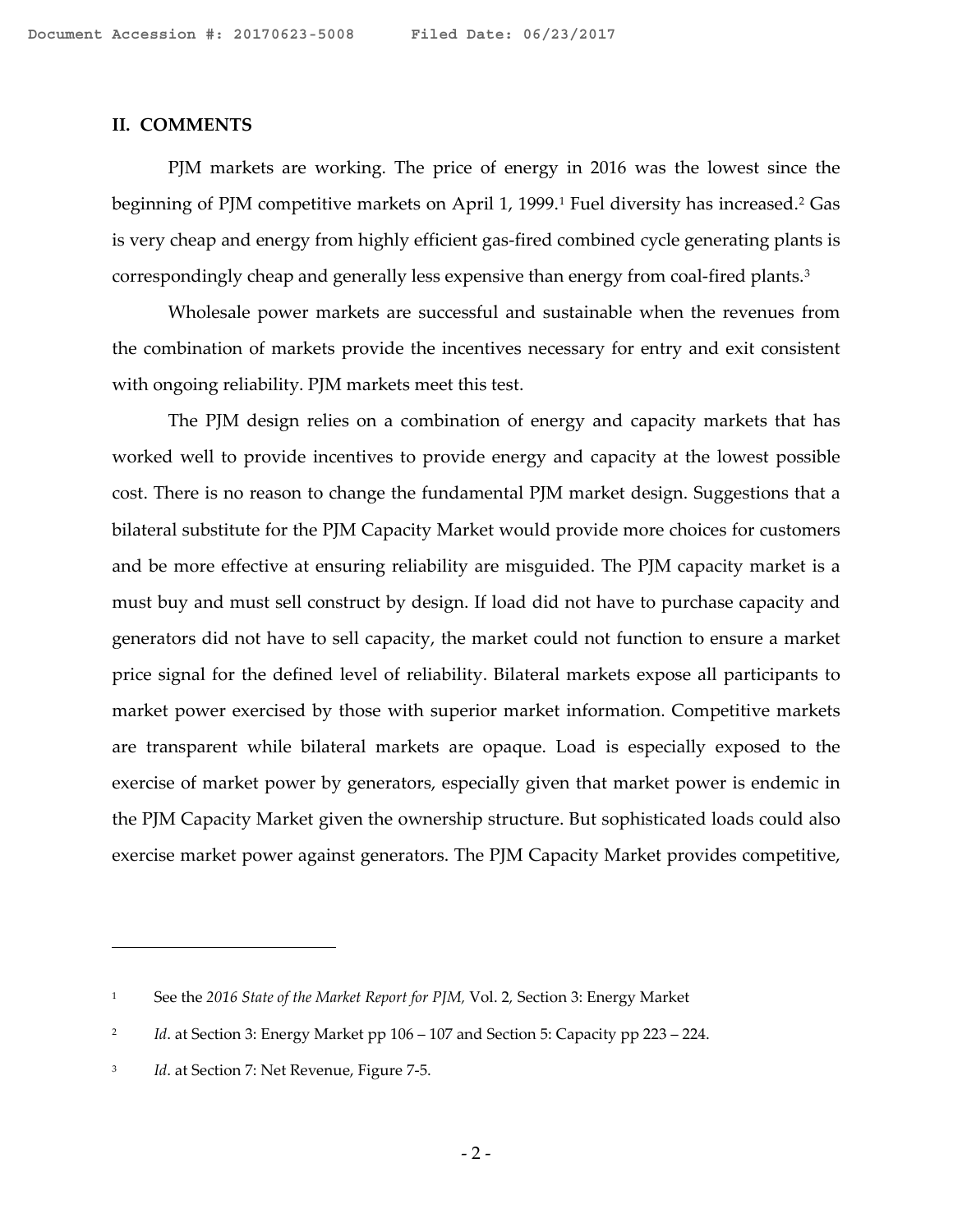transparent outcomes that benefit both generation and load and are demonstrably superior to a bilateral approach.

One of the factual questions underlying the subsidies discussion is whether some units are uneconomic. If a plant does not cover its going forward costs and expects to continue to not cover its going forward costs, the market is sending a retirement signal; the owner of the plant is better off if the unit retires than if it remains in service. Gas-fired combined cycle plants have covered going forward costs in PJM markets. Most nuclear plants also cover going forward costs in PJM markets. In 2016, approximately three quarters of nuclear plants covered 100 percent or more of going forward costs. The net revenues of nuclear plants are very sensitive to energy prices. If energy prices in all of 2016 had been equal to energy prices in the first quarter of 2017, all but one nuclear plant would have covered its going forward costs. In 2016, less than half of all coal plants covered more than 90 percent of going forward costs. [4](#page-2-0)

Some owners of nuclear power plants define economic as achieving a target rate of return on assets. These owners confuse markets with cost of service ratemaking. There are no guaranteed rates of return in markets. Even if the goal were to subsidize plants to ensure they remained in service, the effective subsidy level would cover going forward costs and no more. It is not clear how the level of proposed subsidies for specific plants in PJM was reached.

It continues to be profitable to invest in new combined cycle plants in PJM, especially in the eastern zones. A new combined cycle unit in the eastern zones of PJM would have covered 100 percent of its levelized annual cost in 2016, including a return on and of capital.<sup>[5](#page-2-1)</sup> A new combined cycle that entered the PJM market in 2012 in an eastern

<span id="page-2-0"></span><sup>4</sup> See the *2017 Quarterly State of the Market Report for PJM: January through March*, Section 7: Net Revenue

<span id="page-2-1"></span><sup>5</sup> See the *2016 State of the Market Report for PJM*, Vol. 2, Section 7: Net Revenue, Figure 7-7.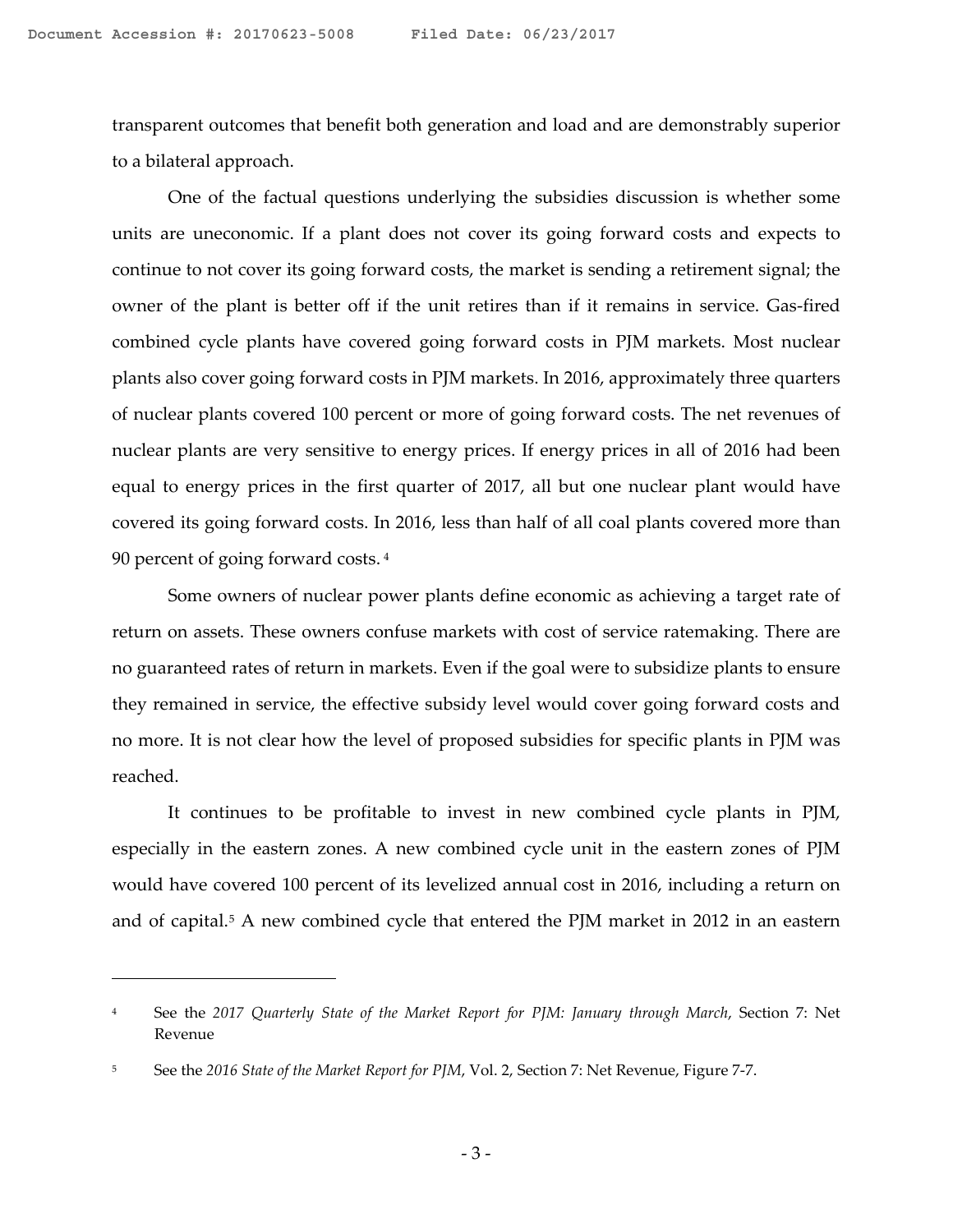zone would have covered more than 100 percent of its levelized annual cost through 201[6](#page-3-0).<sup>6</sup> It is not profitable and has not been profitable to invest in either new coal or nuclear power plants in PJM, and it is not likely to become profitable.[7](#page-3-1) More than 20,000 MW of uneconomic coal-fired generation has retired and been replaced by a combination of gasfired units, renewable resources and demand side resources. PJM has retained a robust reserve margin based on market signals.

What is the problem that subsidies are intended to solve? The problem appears to be that competitive markets are working as intended. Low gas prices result in low power prices which result in low net revenues for coal and nuclear power plants. The result is that the profits of some units are lower as a result of these competitive pressures. The impact of competition on coal units has been much greater than the impact of competition on nuclear units. Nuclear units have not been made generally uneconomic as a result of competition.

The owners of units under competitive pressure propose a short term solution for their issues. The owners of nuclear plants have attempted to make a more general case for subsidies than the owners of coal plants.

The owners of some nuclear and coal units have proposed to require customers to subsidize these units. The owners of these units have, in some cases, sought to require customers to pay subsidies to offset the impact of competition on specific units. The owners of some coal plants demonstrated that the units were uneconomic in litigated cases. The owners of nuclear plants requesting subsidies have not convincingly demonstrated that they are uneconomic. The subsidies solution appears to be gaining ground among some owners of units in PJM and elsewhere. Subsidies for nuclear plants seem to have more traction than subsidies for coal plants.

<span id="page-3-0"></span><sup>6</sup> *Id*. p. 295.

<span id="page-3-1"></span><sup>7</sup> *Id.* at Figure 7-8 and Figure 7-9.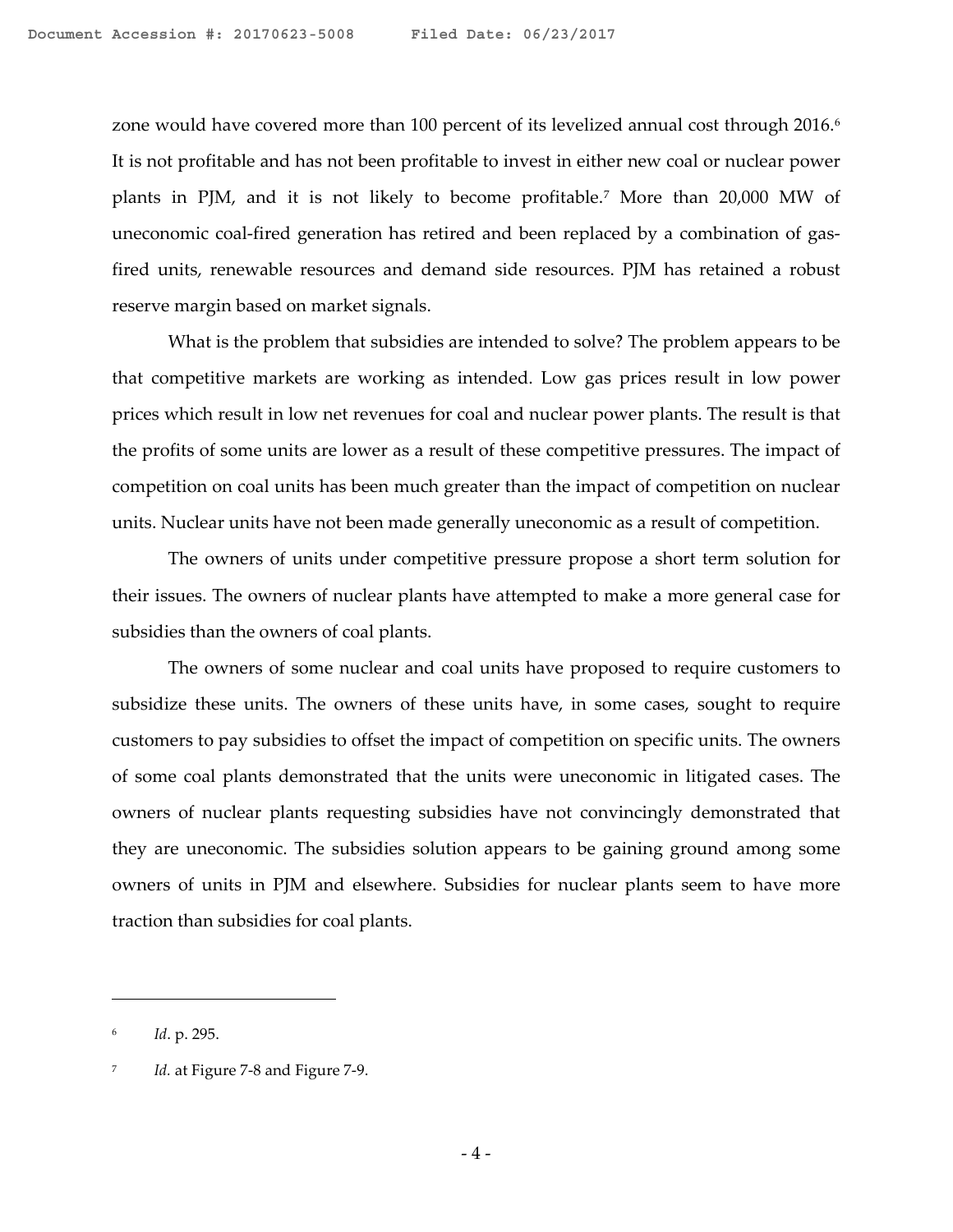The longer term solution, consistent with and a logical extension of the short term subsidies solution, is to reregulate power generation. That is the logical outcome if the starting place is the assertion that market outcomes are not acceptable, that unit owners and state regulators know the right mix of generation and that unit owners and state regulators are prepared to override market outcomes to implement their approach. Once these steps are taken, it is difficult to argue that it is reasonable to have subsidies for only one technology and in only one state. The logic of subsidies leads to subsidies for all units and ultimately to reregulation. This is not hyperbole. It is a foreseeable outcome of the subsidies solution.

Competition in wholesale power markets, initially in the limited form of PURPA in 1978, was a response to cost overruns at nuclear power plants which were a preferred technology of utility managements and state regulators at the time. The irony would be to end competition in wholesale power markets because the same nuclear power plants are not cost effective in competitive markets and because the owners of those plants successfully seek subsidies to override market outcomes.

There is another option, both short term and longer term. The alternative to subsidies and reregulation is to let markets work. There is no defined market design problem that requires subsidies.

Most nuclear plants did not receive a retirement signal from PJM markets in 2016, even with the lowest energy prices in the history of PJM. Some units were uneconomic in 2016, for example, as a result of their location on the system but that outcome was a result of uniquely low 2016 energy prices. If uneconomic units continue to produce low cost energy as a result of subsidies, that will reduce energy prices and therefore make other units less profitable and more likely to be uneconomic in the future. The result is that if uneconomic units are subsidized that will lead to additional requests for subsidies.

The arguments for subsidies include the assertion that nuclear power plants are a cost effective way to reduce carbon output. If society agrees that carbon is a pollutant, it has not been demonstrated that subsidizing nuclear power plants is the most cost effective way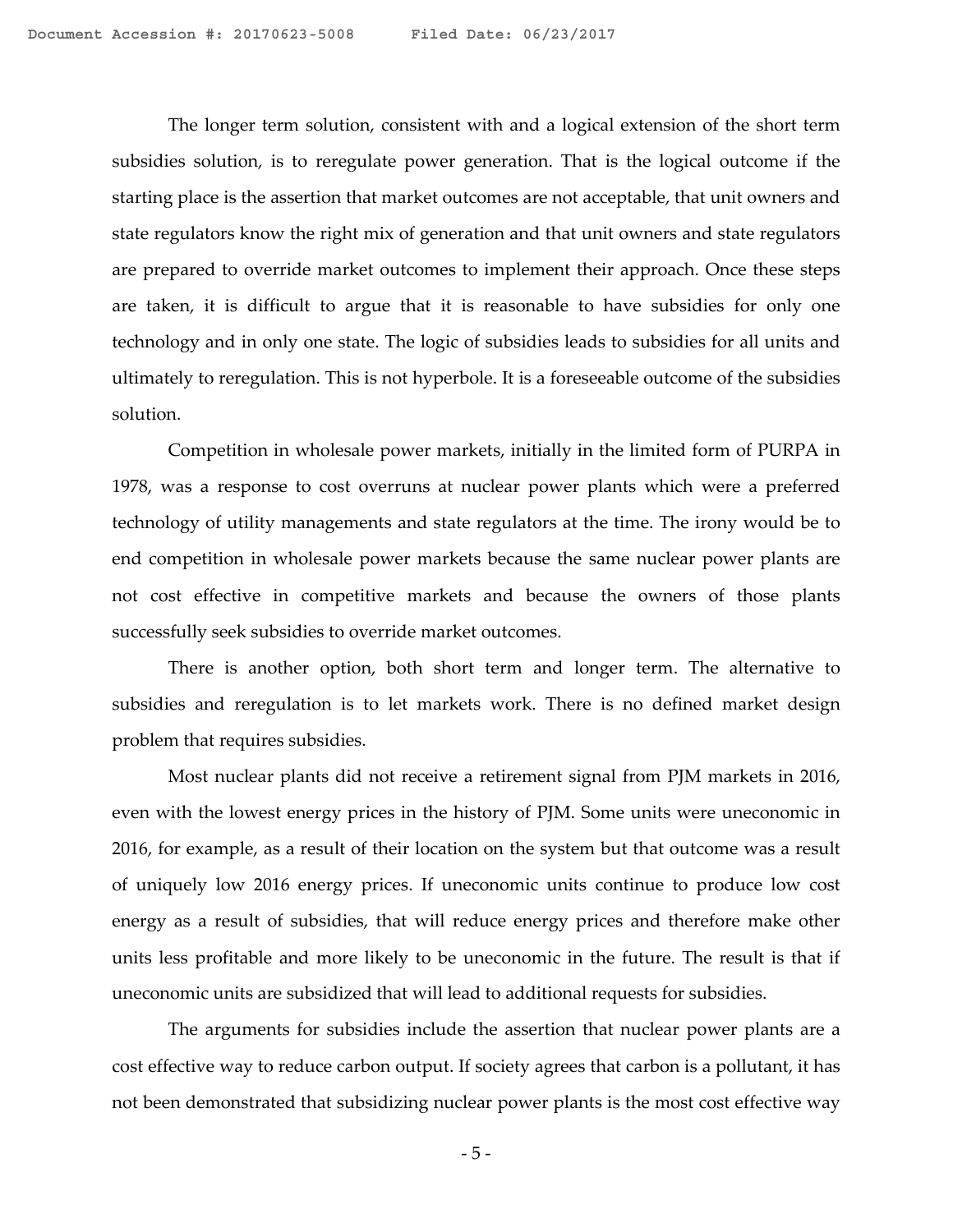to reduce carbon emissions; that conclusion is highly unlikely to be correct. It is widely agreed by economists that a carbon price would be a preferable, market-based solution that provides incentives to the most cost effective approaches to carbon reduction. It is not clear why the market-based solution of a carbon price is rejected as impractical while subsidies that undermine markets are deemed a practical solution.

Even in the absence of a carbon price, an auction for the most cost effective sources of carbon reduction would be preferable to the unexamined assumption that subsidies are a cost effective way to reduce carbon.

The arguments for subsidies include the assertion that coal and nuclear power plants are needed for fuel diversity. If the underlying fuel diversity issue is actually the reliability of supply rather than simply having multiple fuels, it is rational to take steps to ensure that the power supply is reliable. It has not been demonstrated, or even explicitly asserted, that subsidies to uneconomic units are a cost effective way to ensure reliability through fuel diversity.

It should go without saying that, in a competitive market, subsidies to economic units are inappropriate for any reason, carbon related, diversity related or any other reason.

If the grid were built from scratch today, the generation mix would likely consist of gas fired combined cycle units with oil or other backup, gas fired combustion turbine units with oil or other back up, wind units, solar units and hydro units. The risks of reliance on gas need to be addressed directly and systematically using many of the same techniques used by electric transmission planners.<sup>8</sup> The incentives of gas pipelines and merchant power generators need to be examined carefully and harmonized to help ensure that merchant power plants can purchase firm no notice gas service. The planning process for gas pipeline construction and operation should recognize the efficiencies that have resulted

<span id="page-5-0"></span><sup>8</sup> PJM Interconnection, L.L.C., "PJM's Evolving Resource Mix and System Reliability," Grid 20/20, Philadelphia, PA (March 30, 2017).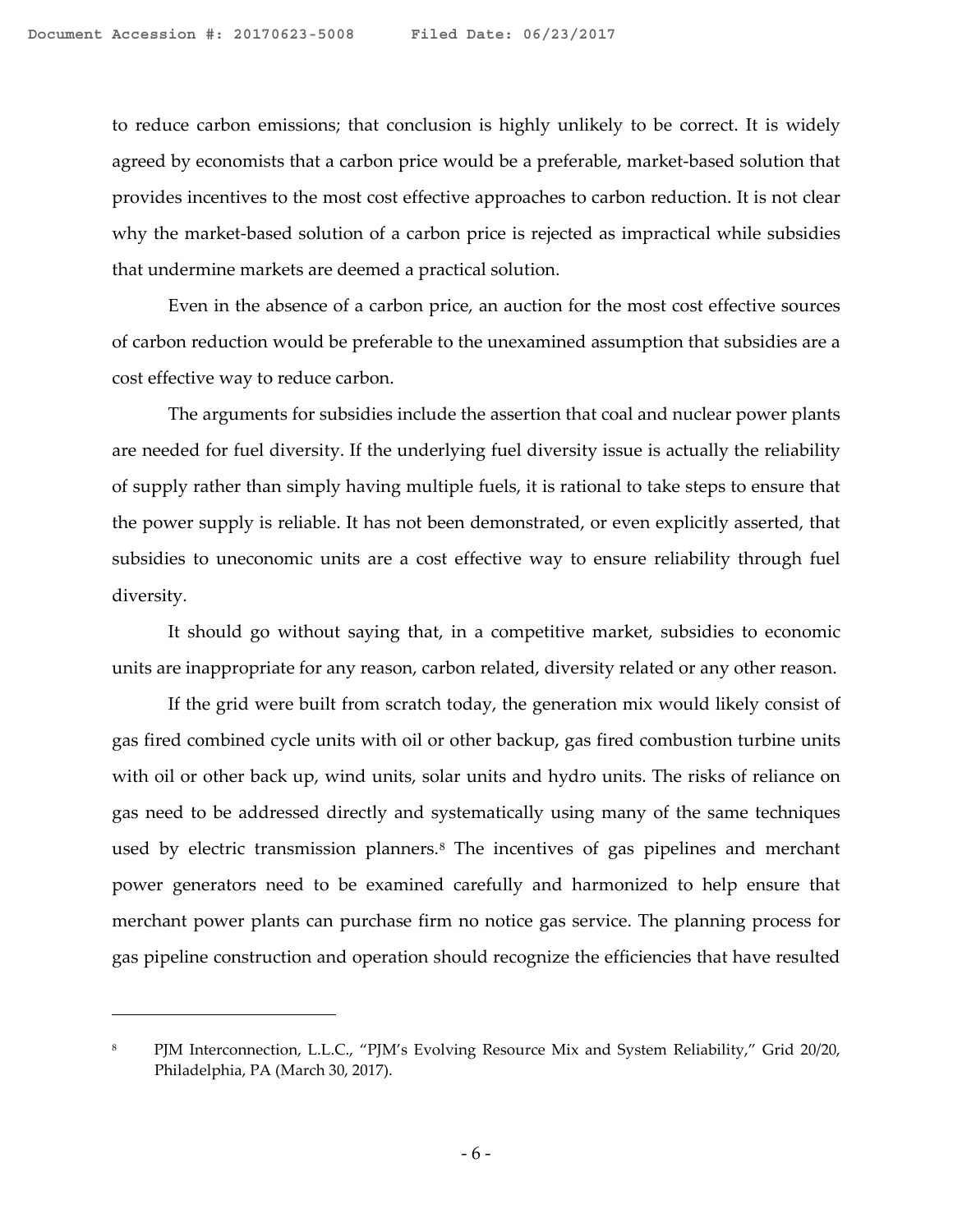from ISO/RTOs in power markets. These steps would be a sensible strategy even without increased reliance on gas-fired generation. The incremental costs are likely to be low.

It would make sense, as a matter of policy, to recognize that the markets are forward looking and that it is shortsighted to attempt to retain uneconomic resources that were built more than 30 years ago simply because the transition to the future is difficult and, for some resources, wrenching. As tempting as it may be, it would not make sense to subsidize old, uneconomic resources rather than to plan for the future in which the generation mix will look very different. Each decision has consequences for the future path of market development. Every subsidy has an opportunity cost; the opportunity cost is the foregone alternate path to reliable supply. The optimal transmission grid will look very different under a future with gas and renewables. Investment in a transmission grid linked to uneconomic resources has an opportunity cost; the opportunity cost is the foregone transmission investments required to serve load under the generation resources of the future.

The concept of baseload resources is backward rather than forward looking. Baseload units are units that run for most hours of the year. But the term baseload is now frequently used to mean units that used to run a lot of hours based on old economics, that no longer run a lot of hours based on current economics, and that are seeking subsidies to make up the difference in revenues. Coal units are now frequently more expensive to run than gas units on the basis of economic dispatch, operate fewer hours than in prior years and earn lower net revenues as a result. Nuclear units are inflexible, run all hours of the year, have dispatch costs near zero but cannot cover going forward costs based on the net revenues from market prices that are low as a result of low gas prices.

It would be a mistake for ISO/RTOs to have a limited MOPR of the type defined in the Commission's Path 1 or to continue with the status quo as defined in the Commission's Path 3. Both paths would permit state subsidies to have a substantial impact on markets and Path 3 would rely on litigation rather than rational market design decisions to define the appropriate scope of any MOPR approach.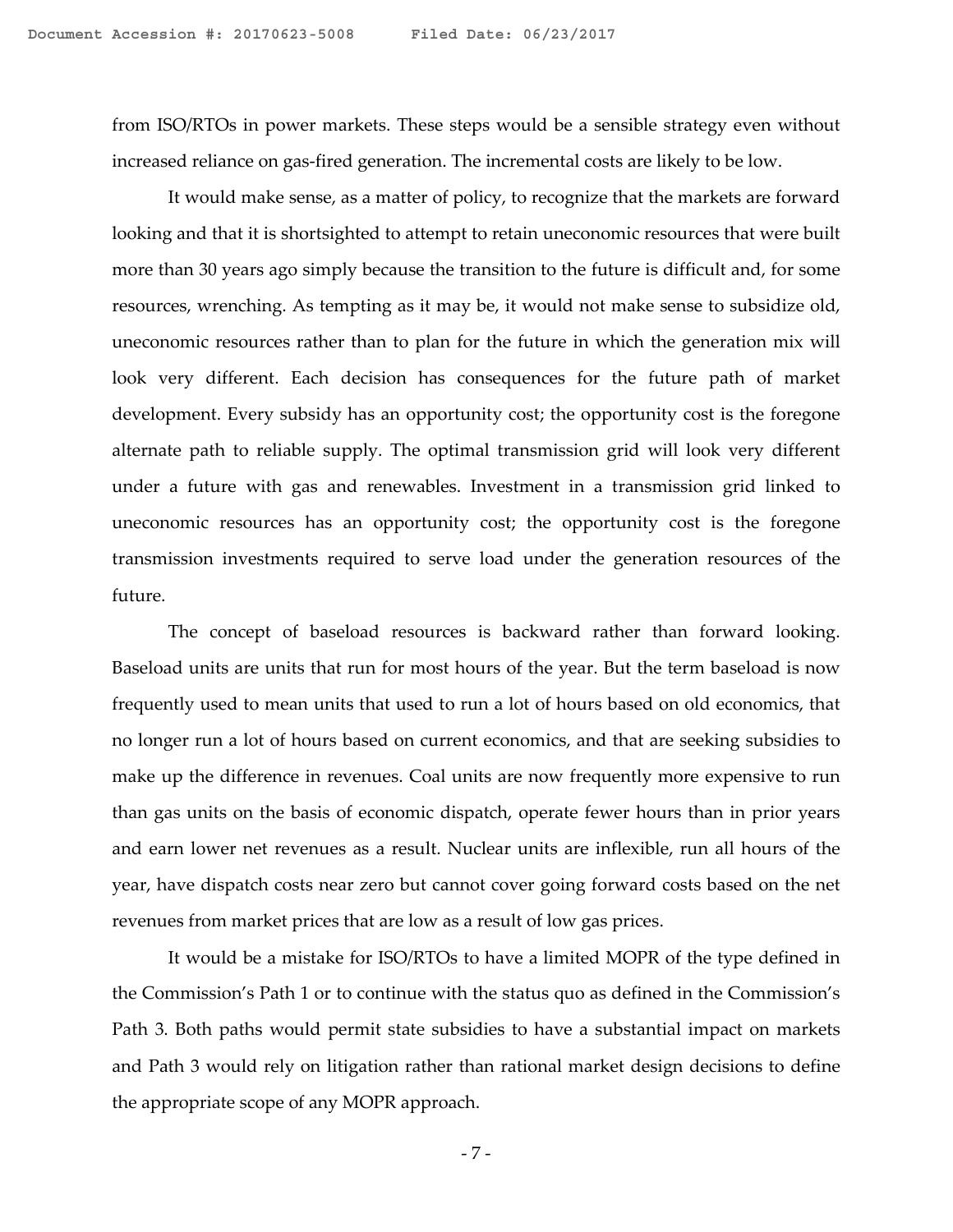It would be a mistake for ISO/RTOs to explicitly accommodate state level subsidies in the market design and specifically in the capacity market design. (Commission Path 2.) Despite the fact that some very complex and creative approaches (e.g. ISONE) have been developed to accommodate subsidized units in capacity markets, these approaches all share the attribute that they facilitate the forcing out of nonsubsidized economic units by subsidized uneconomic units. That outcome is inconsistent with a market outcome and will either be ineffective in accommodating all subsidized units or will lead to reregulation.

The accommodate approach accepts the assertion that states can take back authority over generation on a selective basis. But that is not logically possible. The state regulation approach is fundamentally inconsistent with the Commission's market-based approach. State regulation in the form of specific subsidies will suppress capacity prices and undermine the incentive to invest of private investors and lead ultimately to reregulation.

States are at a disadvantage in negotiating with unit owners who demand subsidies because the public utility commissions are not currently responsible for the regulation of generation and do not have current information on actual costs and revenues. This asymmetric bargaining power has resulted in the overstatement of economic difficulties at specific units and a corresponding overstatement of required subsidies.

The premise appears to be that, although individual states have ceded authority over decisions related to generation to the Commission regulated markets, individual states can take back that authority on a piecemeal basis. It appears to be clear that states can take back authority over generation and reimpose state cost of service regulation on generation. But absent that decision, the status quo is continued reliance on markets and on Commission approved market designs that use competition in place of cost of service regulation to ensure that customers receive wholesale power at the lowest possible cost.

The current debates are in part a reflection of the absence of a single voice on markets and how to address fundamental market design issues in the Commission regulated markets. That voice should be the Commission. The solution is not to accommodate the confusion associated with multiple potential decision makers but to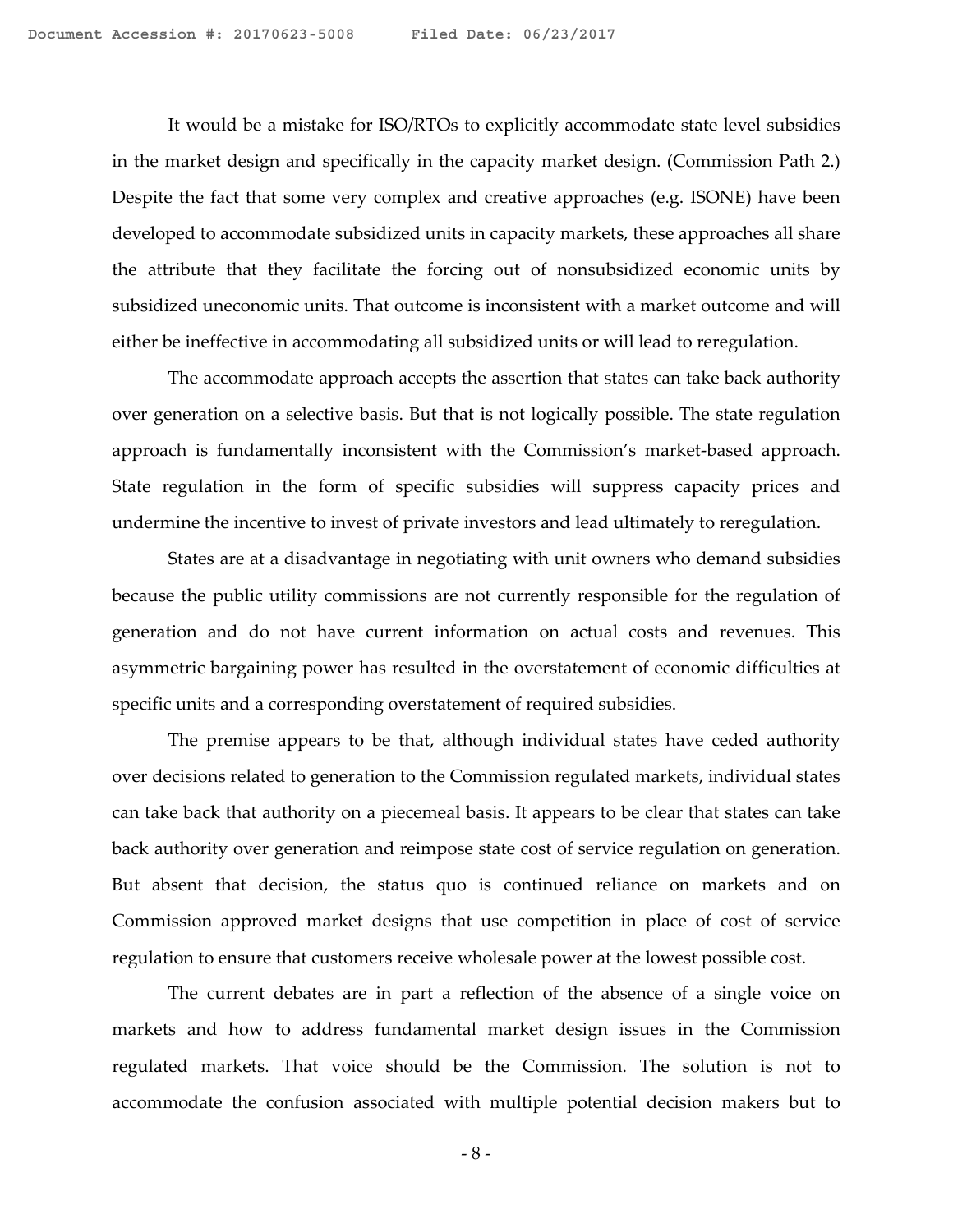attempt to resolve the confusion. The Commission is uniquely equipped and has the unique authority to make the final call on market design decisions, including those about internalizing the costs of environmental issues.

If the real interest is in environmental impacts, it is clear that markets can accommodate the environmental impacts of power generation. But power markets can accommodate environmental impacts only if they are designed consistent with market principles. Markets can accommodate a carbon price whether it is defined as a tax, a price or based on cap and trade. Markets cannot accommodate approaches that ignore and are inconsistent with market principles. Markets cannot accommodate unit specific subsidies designed to reverse the results of competitive markets. Markets cannot accommodate nonsynchronized approaches by multiple states to renewable power sources that provide conflicting signals and incomplete and inefficient market outcomes. For example, it does not make sense to have an implied price of carbon in one state of \$200 per tonne and an implied price of carbon of \$50 per tonne in another state and inconsistent rules for trading between states, despite the fact that all participants belong to the same wholesale power market.

But there is a way to recognize and accommodate state public policy issues in competitive wholesale power markets. Rather than directly accommodate approaches that attempt to reverse market outcomes and undercut markets, it would be more productive to take a forward looking collaborative approach to systematically and consistently address, using market principles, the concerns of state and federal regulators, ISO/RTOs and market participants. If carbon is a core issue, PJM could model a carbon price regime and estimate the impacts on the dispatch of individual units, estimate the impact on carbon output, and estimate the financial impacts on customers in individual states and provide other information relevant to state decision makers. PJM could convene stakeholders who could arrive at a consensus on an efficient and least cost approach to carbon pricing based on the information about impacts, including an explicit agreement about the assignment of funds to states, and the Commission could make a decision. The Commission could revisit its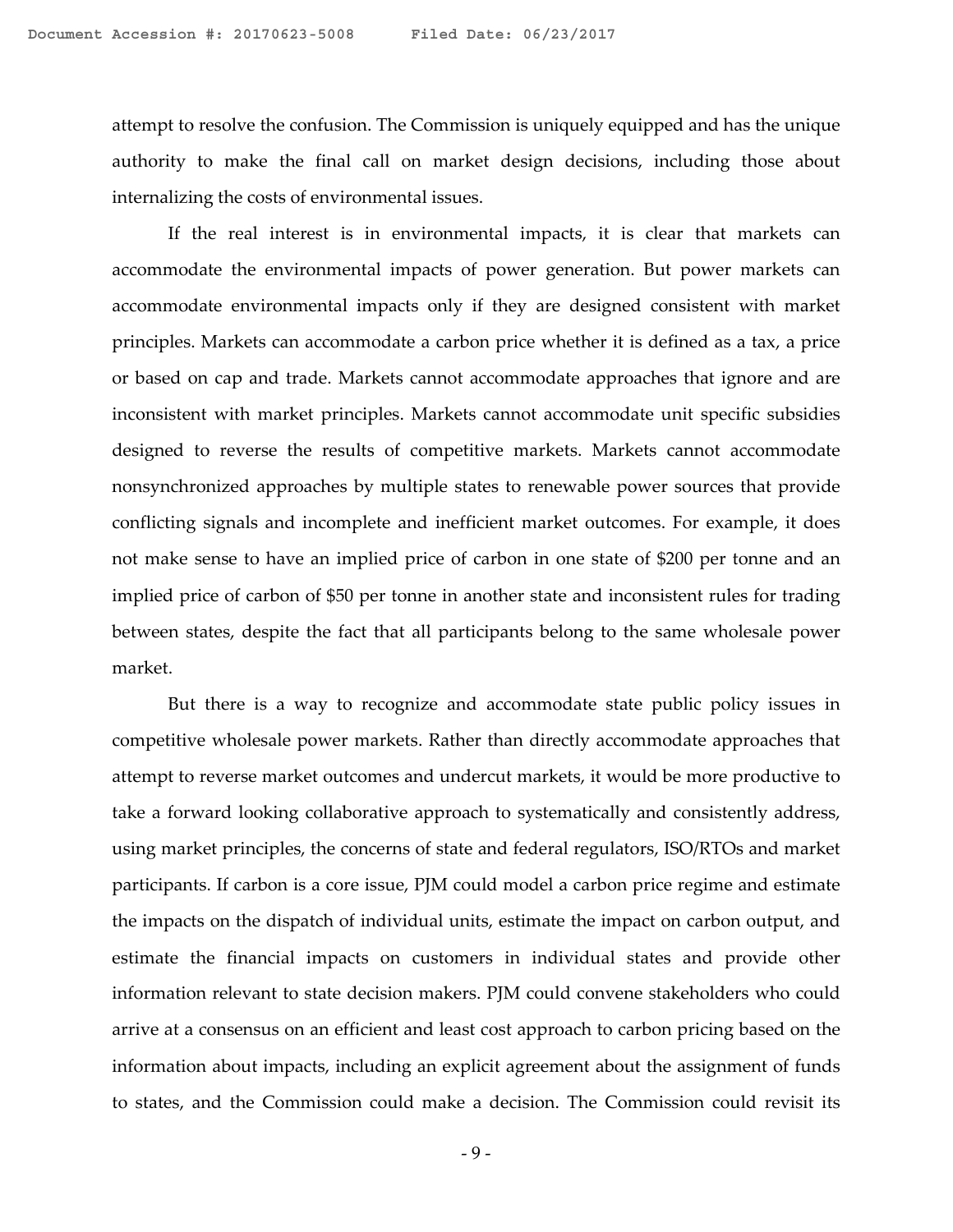decision about jurisdiction over renewable power standards and convene a discussion with the states, the ISO/RTOs and market participants to develop an efficient market wide approach to meet specific renewable energy goals at least cost and to calculate the impacts on customers. That solution should be fully coordinated and consistent with the approach to carbon and could also rely on a carbon price. If fuel reliability is a core issue, approaches to ensuring fuel reliability could be reviewed, costs and benefits of implementation could be reviewed and a least cost, market-based approach to reliability could be agreed upon in a stakeholder process organized by PJM.

The fundamental issue is not about the definition of specific problems like carbon emissions or fuel diversity. The fundamental issue is about whether all stakeholders, collectively, choose to continue with the development of market solutions for wholesale power to address current and future challenges or choose to return to a more directly regulated approach to wholesale power. The evidence points strongly to the benefits of markets. The Commission has the authority to ensure that markets remain competitive and effective. But the states have the authority to decide whether to withdraw from markets.

From the five potential paths forward, a combination of Path 4 and Path 5 are consistent with continued reliance on market solutions. Path 4 would permit state policies to be "readily integrated into the wholesale markets in a resource-neutral way." When that is not possible, Path 5 would be consistent with continue reliance on markets. Path 4 and Path 5 could be designed and implemented based on the described collaborative approach. The goal would not be to accept any and all state policy initiatives nor would it be to reject most or all state policy initiatives. The collaborative approach would ultimately be subject to Commission decisions.

If state policies, like unit specific subsidies for uneconomic units, cannot be readily integrated into the wholesale markets in a resource neutral way, an expanded MOPR is required. An expanded MOPR "would minimize the impact of state-supported resources on wholesale market prices by expanding the existing scope of the minimum offer price rule to apply to both new and existing capacity resources that participate in the capacity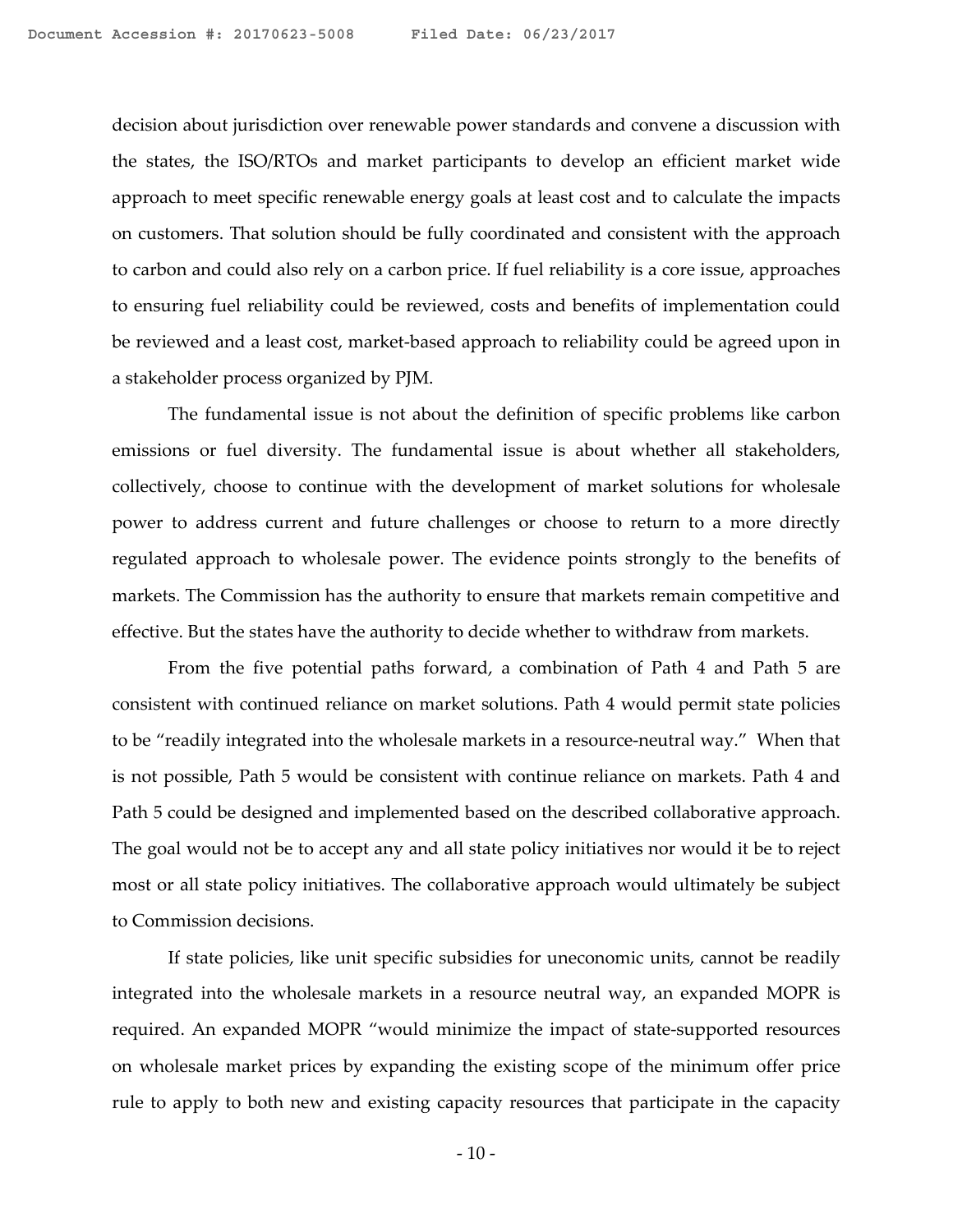market and receive state support." But the goal would be that the expanded MOPR would be a preventative measure that served as a disincentive to engage in actions not consistent with Path 4. If a collaborative approach based on Commission authority over wholesale power markets can be implemented, Path 5 would be implemented only an exceptional basis.

## **III. CONCLUSION**

The Market Monitor respectfully requests that the Commission afford due consideration to these comments as it resolves the issues raised in this proceeding.

Respectfully submitted,

offrey Mayer

Joseph E. Bowring Independent Market Monitor for PJM President Monitoring Analytics, LLC 2621 Van Buren Avenue, Suite 160 Eagleville, Pennsylvania 19403 (610) 271-8051 *joseph.bowring@monitoringanalytics.com*

Dated: June 22, 2017

Jeffrey W. Mayes

General Counsel Monitoring Analytics, LLC 2621 Van Buren Avenue, Suite 160 Eagleville, Pennsylvania 19403 (610) 271-8053 *jeffrey.mayes@monitoringanalytics.com*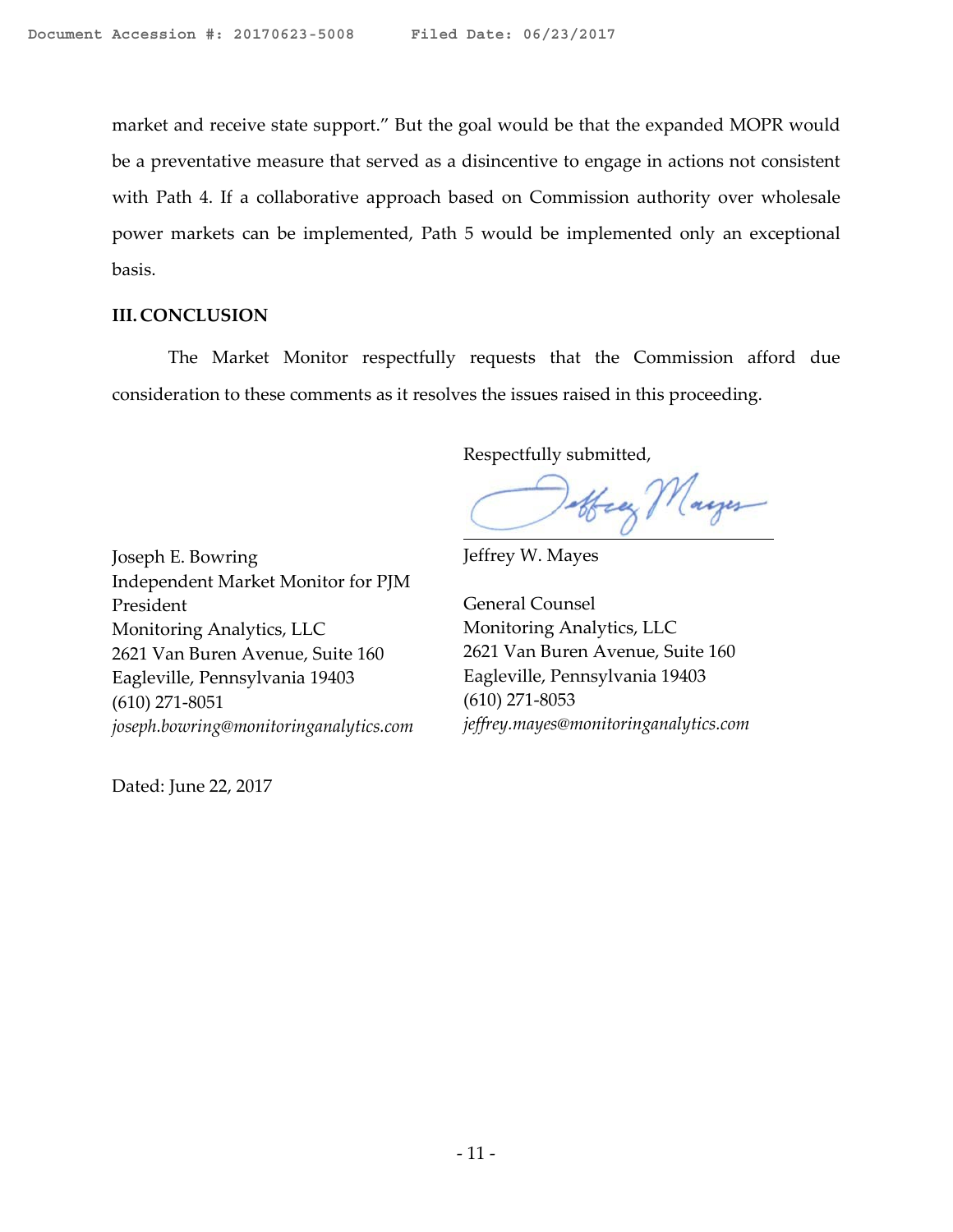## **CERTIFICATE OF SERVICE**

I hereby certify that I have this day served the foregoing document upon each person designated on the official service list compiled by the Secretary in this proceeding.

Dated at Eagleville, Pennsylvania, this 22nd day of June, 2017.

offrey Mayer

Jeffrey W. Mayes General Counsel Monitoring Analytics, LLC 2621 Van Buren Avenue, Suite 160 Eagleville, Pennsylvania 19403 (610) 271-8053 *jeffrey.mayes@monitoringanalytics.com*